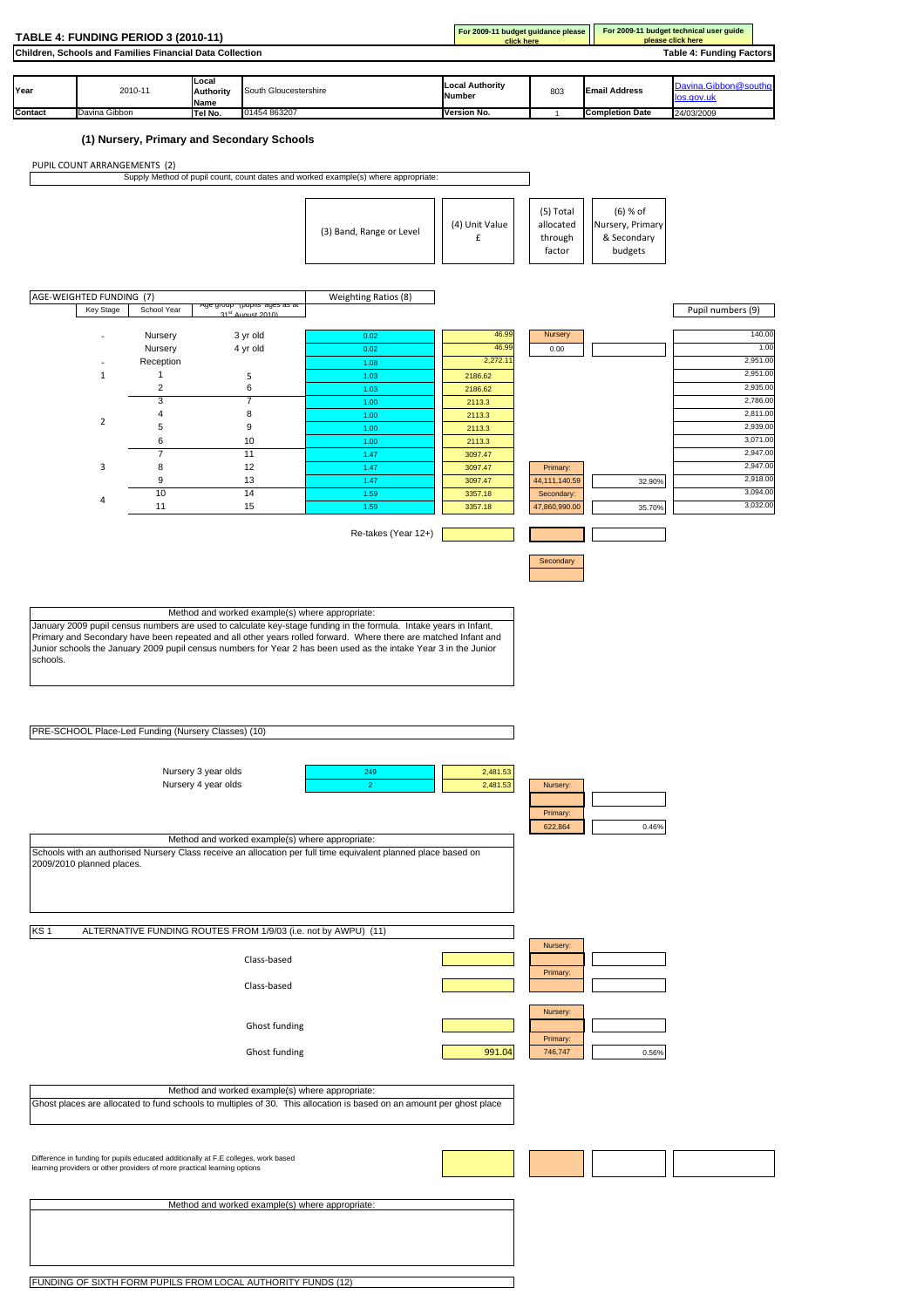| "Top-up"                                                                                   |            |       |
|--------------------------------------------------------------------------------------------|------------|-------|
|                                                                                            |            |       |
|                                                                                            |            |       |
|                                                                                            | Secondary: |       |
| Method and worked example(s) where appropriate:                                            |            |       |
|                                                                                            |            |       |
|                                                                                            |            |       |
|                                                                                            |            |       |
|                                                                                            |            |       |
|                                                                                            |            |       |
| OTHER PLACE-LED FUNDING TREATED AS PUPIL-LED such as in boarding units and hostels (13)    |            |       |
|                                                                                            |            |       |
|                                                                                            |            |       |
|                                                                                            |            |       |
|                                                                                            | Nursery:   |       |
|                                                                                            |            |       |
|                                                                                            | Primary:   |       |
|                                                                                            | Secondary: |       |
|                                                                                            |            |       |
|                                                                                            |            |       |
| Method and worked example(s) where appropriate:                                            |            |       |
|                                                                                            |            |       |
|                                                                                            |            |       |
|                                                                                            |            |       |
|                                                                                            |            |       |
|                                                                                            |            |       |
|                                                                                            |            |       |
| LSC GRANT ALLOCATION FUNDING SIXTH FORM PUPILS (14)                                        |            |       |
|                                                                                            |            |       |
|                                                                                            |            |       |
|                                                                                            |            |       |
| FTE Pupils (LSC Funded)<br>2,377                                                           |            |       |
|                                                                                            |            |       |
|                                                                                            | Secondary: |       |
|                                                                                            | 12,133,489 | 9.05% |
|                                                                                            |            |       |
| Method and worked example(s) where appropriate:                                            |            |       |
| Estimated 6th Form funding based on provisional funding levels for academic year 2009/2010 |            |       |
|                                                                                            |            |       |
|                                                                                            |            |       |
|                                                                                            |            |       |
|                                                                                            |            |       |
|                                                                                            |            |       |
| AEN -Learning needs associated with EAL (15)                                               |            |       |
|                                                                                            |            |       |
|                                                                                            |            |       |
|                                                                                            | Nursery:   |       |
|                                                                                            |            |       |
|                                                                                            | Primary:   |       |
|                                                                                            |            |       |
|                                                                                            |            |       |
|                                                                                            | Secondary: |       |
|                                                                                            |            |       |
|                                                                                            |            |       |
| Method and worked example(s) where appropriate:                                            |            |       |
|                                                                                            |            |       |
|                                                                                            |            |       |
|                                                                                            |            |       |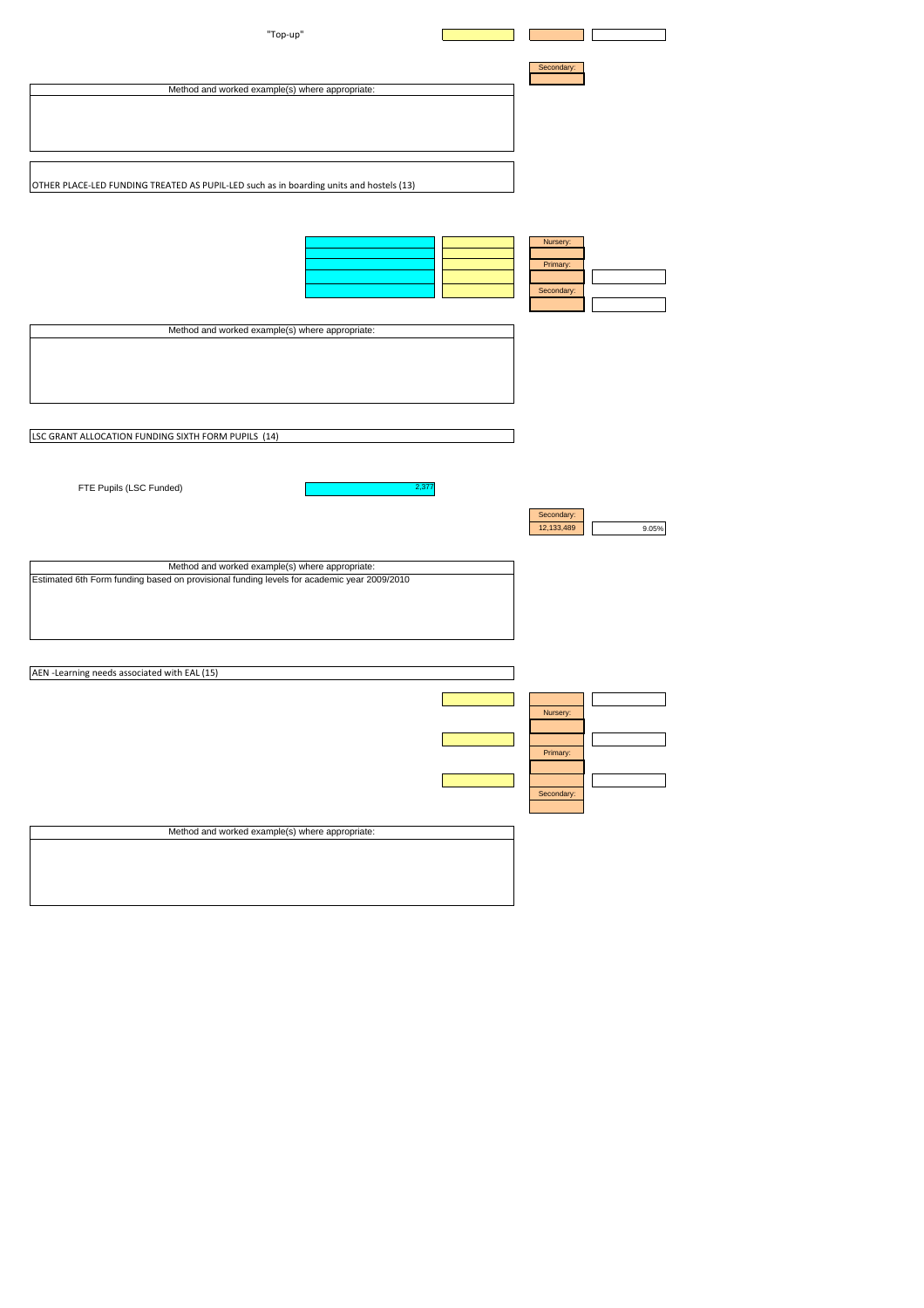|                                                                                                                                                                               | AEN Identified Special Educational Needs (pupil led) (16)                                                                                                                                                                                                                                                                                                                                                                                                                                                                                                                                                |                        |                 |                         |       |
|-------------------------------------------------------------------------------------------------------------------------------------------------------------------------------|----------------------------------------------------------------------------------------------------------------------------------------------------------------------------------------------------------------------------------------------------------------------------------------------------------------------------------------------------------------------------------------------------------------------------------------------------------------------------------------------------------------------------------------------------------------------------------------------------------|------------------------|-----------------|-------------------------|-------|
|                                                                                                                                                                               | SEN - pupils with or without statements (pupil-led) Named Pupil Individually Assigned Resources (17)                                                                                                                                                                                                                                                                                                                                                                                                                                                                                                     |                        |                 |                         |       |
|                                                                                                                                                                               |                                                                                                                                                                                                                                                                                                                                                                                                                                                                                                                                                                                                          |                        |                 |                         |       |
| Nursery                                                                                                                                                                       |                                                                                                                                                                                                                                                                                                                                                                                                                                                                                                                                                                                                          |                        |                 |                         |       |
|                                                                                                                                                                               |                                                                                                                                                                                                                                                                                                                                                                                                                                                                                                                                                                                                          |                        |                 | Nursery:                |       |
|                                                                                                                                                                               |                                                                                                                                                                                                                                                                                                                                                                                                                                                                                                                                                                                                          |                        |                 |                         |       |
| Primary                                                                                                                                                                       |                                                                                                                                                                                                                                                                                                                                                                                                                                                                                                                                                                                                          |                        |                 |                         |       |
|                                                                                                                                                                               |                                                                                                                                                                                                                                                                                                                                                                                                                                                                                                                                                                                                          |                        |                 | Primary:                |       |
|                                                                                                                                                                               | <b>Statemented Support</b>                                                                                                                                                                                                                                                                                                                                                                                                                                                                                                                                                                               |                        | 87.00           | 2,840,376               | 2.12% |
| Secondary                                                                                                                                                                     |                                                                                                                                                                                                                                                                                                                                                                                                                                                                                                                                                                                                          |                        |                 |                         |       |
|                                                                                                                                                                               |                                                                                                                                                                                                                                                                                                                                                                                                                                                                                                                                                                                                          |                        |                 |                         |       |
|                                                                                                                                                                               |                                                                                                                                                                                                                                                                                                                                                                                                                                                                                                                                                                                                          |                        |                 | Secondary:              |       |
|                                                                                                                                                                               | <b>Statemented Support</b>                                                                                                                                                                                                                                                                                                                                                                                                                                                                                                                                                                               |                        | 87.00           | 1,446,636               | 1.08% |
|                                                                                                                                                                               | Method and worked example(s) where appropriate:<br>The allocation is based on pupils at the school with a statement of special educational need. Each statement is                                                                                                                                                                                                                                                                                                                                                                                                                                       |                        |                 |                         |       |
|                                                                                                                                                                               | allocated a number of units. Those statements with units in excess of 105 units, or another LEA's pupils with a<br>statement of special educational need placed in a South Gloucestershire school receive an allocation. Each unit is<br>worth £87.00. Allocations to schools are calculated by the units multiplied by this unit rate. The initial allocation is an<br>estimate based primarily on data as at October 2008. Adjustments from Schools Specific Contingencies will be<br>actioned throughout the financial year, increasing and decreasing school allocations based on actual statemented |                        |                 |                         |       |
|                                                                                                                                                                               | SEN - pupils with or without statements (pupil-led) Other (18)                                                                                                                                                                                                                                                                                                                                                                                                                                                                                                                                           |                        |                 |                         |       |
| Nursery                                                                                                                                                                       |                                                                                                                                                                                                                                                                                                                                                                                                                                                                                                                                                                                                          |                        |                 |                         |       |
|                                                                                                                                                                               |                                                                                                                                                                                                                                                                                                                                                                                                                                                                                                                                                                                                          |                        |                 |                         |       |
|                                                                                                                                                                               |                                                                                                                                                                                                                                                                                                                                                                                                                                                                                                                                                                                                          |                        |                 | Nursery:                |       |
| Primary                                                                                                                                                                       |                                                                                                                                                                                                                                                                                                                                                                                                                                                                                                                                                                                                          |                        |                 |                         |       |
|                                                                                                                                                                               | Prior Attainment - Reception & KS1<br>Prior Attainment - KS2                                                                                                                                                                                                                                                                                                                                                                                                                                                                                                                                             | per pupil<br>per pupil | 83.20<br>475.18 |                         |       |
|                                                                                                                                                                               | Prior Attainment - Minimum Funding                                                                                                                                                                                                                                                                                                                                                                                                                                                                                                                                                                       | per pupil              | 24.50           | Primary:<br>1,901,190   | 1.42% |
| Secondary                                                                                                                                                                     |                                                                                                                                                                                                                                                                                                                                                                                                                                                                                                                                                                                                          |                        |                 |                         |       |
|                                                                                                                                                                               | Prior Attainment - KS3 & 4                                                                                                                                                                                                                                                                                                                                                                                                                                                                                                                                                                               | per pupil              | 857.84          |                         |       |
|                                                                                                                                                                               |                                                                                                                                                                                                                                                                                                                                                                                                                                                                                                                                                                                                          |                        |                 |                         |       |
|                                                                                                                                                                               |                                                                                                                                                                                                                                                                                                                                                                                                                                                                                                                                                                                                          |                        |                 | Secondary:<br>1,791,170 | 1.34% |
|                                                                                                                                                                               | Method and worked example(s) where appropriate:                                                                                                                                                                                                                                                                                                                                                                                                                                                                                                                                                          |                        |                 |                         |       |
| This allocation is based on:-<br><b>Primary Sector</b><br>Reception and Key Stage 1<br><b>Disposition and Attitudes</b><br><b>Emotional Development</b><br>Social Development | The proxy indicator is the end of Foundation Stage assessment using 10 out of 13 areas recorded. The ten areas<br>Personal, Social and Emotional Development                                                                                                                                                                                                                                                                                                                                                                                                                                             |                        |                 |                         |       |
| Linking sounds and letters<br>Reading<br>Writing                                                                                                                              | Communication Language and Literacy<br>Language for communication and thinking                                                                                                                                                                                                                                                                                                                                                                                                                                                                                                                           |                        |                 |                         |       |
| <b>Mathematical Development</b><br>Shape space and measures<br>Calculating                                                                                                    | Numbers as labels for counting                                                                                                                                                                                                                                                                                                                                                                                                                                                                                                                                                                           |                        |                 |                         |       |
|                                                                                                                                                                               | prior attainment funding. A per pupil combined score of 61 and below is assessed to be the SEN threshold. Each                                                                                                                                                                                                                                                                                                                                                                                                                                                                                           |                        |                 |                         |       |
| Key Stage 2                                                                                                                                                                   | The proxy indicator of Key Stage 1 SAT's results in writing over the latest three year period is used to determine<br>Two levels, "working towards" and level "1" are used in the calculation.<br>calculation is expressed as a % of the total pupil numbers in the cohort. The % is then applied to the estimated                                                                                                                                                                                                                                                                                       |                        |                 |                         |       |
| SEN Primary Minimum Funding                                                                                                                                                   | There is a guaranteed minimum funding level for every school of £24.50 per pupil for the above elements.                                                                                                                                                                                                                                                                                                                                                                                                                                                                                                 |                        |                 |                         |       |
| Secondary Sector<br>Key Stage 3 & 4                                                                                                                                           | determine the prior attainment allocation. Pupils achieving Level 3C and below are expressed as a % of the                                                                                                                                                                                                                                                                                                                                                                                                                                                                                               |                        |                 |                         |       |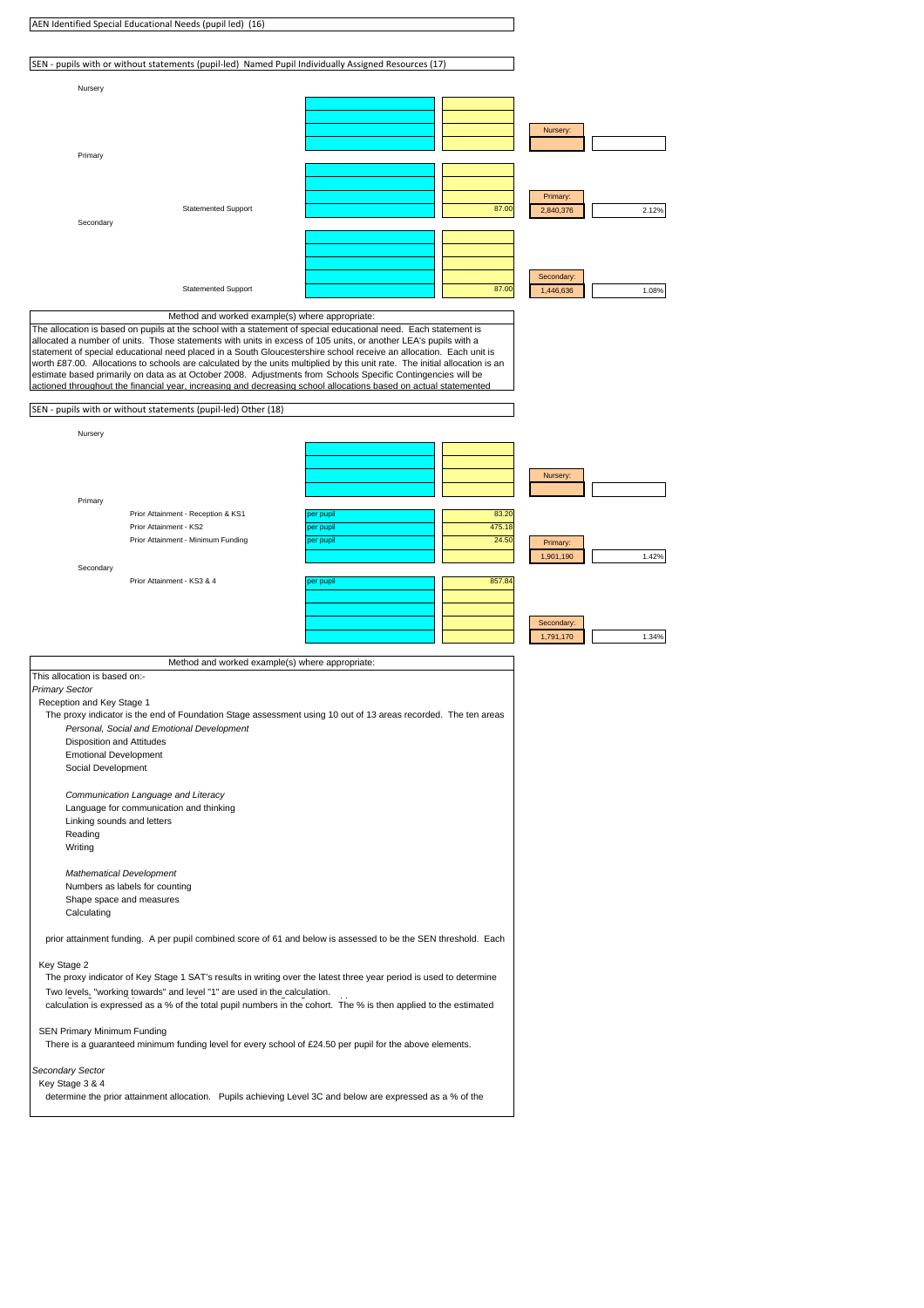SEN - pupils with or without statements (place-led treated as pupil-led) Named Pupil Individually Assigned Resources

| Nursery   |                                                                                     |                                                                                                                                                                                                                                                                                                                                                            |                        |            |       |
|-----------|-------------------------------------------------------------------------------------|------------------------------------------------------------------------------------------------------------------------------------------------------------------------------------------------------------------------------------------------------------------------------------------------------------------------------------------------------------|------------------------|------------|-------|
|           |                                                                                     |                                                                                                                                                                                                                                                                                                                                                            |                        |            |       |
|           |                                                                                     |                                                                                                                                                                                                                                                                                                                                                            |                        |            |       |
|           |                                                                                     |                                                                                                                                                                                                                                                                                                                                                            |                        | Nursery:   |       |
|           |                                                                                     |                                                                                                                                                                                                                                                                                                                                                            |                        |            |       |
| Primary   |                                                                                     |                                                                                                                                                                                                                                                                                                                                                            |                        |            |       |
|           | 11 places (5/12ths)<br>11 places (7/12ths)                                          | Social Communication A<br><b>Social Communication A</b>                                                                                                                                                                                                                                                                                                    | 20,407.00<br>20,407.00 |            |       |
|           | 9 places (5/12ths)                                                                  | <b>Social Communication B</b>                                                                                                                                                                                                                                                                                                                              | 14,292.00              |            |       |
|           | 9 places (7/12ths)                                                                  | <b>Social Communication B</b>                                                                                                                                                                                                                                                                                                                              | 14,292.00              |            |       |
|           | 1 places (5/12ths)                                                                  | <b>Social Communication C</b>                                                                                                                                                                                                                                                                                                                              | 11,846.00              |            |       |
|           | 1 places (7/12ths)                                                                  | <b>Social Communication C</b>                                                                                                                                                                                                                                                                                                                              | 11,846.00              |            |       |
|           | 3 places (5/12ths)                                                                  | <b>Hearing Impaired A</b>                                                                                                                                                                                                                                                                                                                                  | 26,313.00              |            |       |
|           | 3 places (7/12ths)                                                                  | <b>Hearing Impaired A</b>                                                                                                                                                                                                                                                                                                                                  | 26,313.00              |            |       |
|           | 1 places (5/12ths)                                                                  | <b>Hearing Impaired B</b>                                                                                                                                                                                                                                                                                                                                  | 22,236.00              |            |       |
|           | 1 places (7/12ths)                                                                  | <b>Hearing Impaired B</b>                                                                                                                                                                                                                                                                                                                                  | 22,236.00              |            |       |
|           | 2 places (5/12ths)                                                                  | <b>Hearing Impaired C</b>                                                                                                                                                                                                                                                                                                                                  | 14,083.00              |            |       |
|           | 2 places (7/12ths)                                                                  | <b>Hearing Impaired C</b>                                                                                                                                                                                                                                                                                                                                  | 14,083.00              |            |       |
|           | 8 places (5/12ths)                                                                  | Speech & Language A                                                                                                                                                                                                                                                                                                                                        | 10,704.00              |            |       |
|           | 8 places (7/12ths)                                                                  | Speech & Language A                                                                                                                                                                                                                                                                                                                                        | 10,704.00              |            |       |
|           | 12 places (5/12ths)                                                                 | Speech & Language B                                                                                                                                                                                                                                                                                                                                        | 8,277.00               |            |       |
|           | 12 places (7/12ths)                                                                 | Speech & Language B                                                                                                                                                                                                                                                                                                                                        | 8,277.00<br>37,772.00  |            |       |
|           | 3 places (5/12ths)                                                                  | <b>Visually Impaired - Total</b>                                                                                                                                                                                                                                                                                                                           | 37,772.00              |            |       |
|           | 3 places (7/12ths)<br>0 places (5/12ths)                                            | <b>Visually Impaired - Total</b><br>Visually Impaired - High                                                                                                                                                                                                                                                                                               | 33,391.00              |            |       |
|           | 0 places (7/12ths)                                                                  | <b>Visually Impaired - High</b>                                                                                                                                                                                                                                                                                                                            | 33,391.00              |            |       |
|           | 0 places (5/12ths)                                                                  | <b>Visually Impaired - Moderate</b>                                                                                                                                                                                                                                                                                                                        | 15,749.00              |            |       |
|           | 0 places (7/12ths)                                                                  | <b>Visually Impaired - Moderate</b>                                                                                                                                                                                                                                                                                                                        | 15,749.00              |            |       |
|           | 5 places (5/12ths)                                                                  | <b>Physical Disability - Total</b>                                                                                                                                                                                                                                                                                                                         | 35,458.00              |            |       |
|           | 5 places (7/12ths)                                                                  | <b>Physical Disability - Total</b>                                                                                                                                                                                                                                                                                                                         | 35,458.00              |            |       |
|           | 4 places (5/12ths)                                                                  | Physical Disability - High                                                                                                                                                                                                                                                                                                                                 | 22,390.00              |            |       |
|           | 4 places (7/12ths)                                                                  | Physical Disability - High                                                                                                                                                                                                                                                                                                                                 | 22,390.00              |            |       |
|           | 3 places (5/12ths)                                                                  | <b>Physical Disability - Moderate</b>                                                                                                                                                                                                                                                                                                                      | 11,241.00              | Primary:   |       |
|           | 3 places (7/12ths)                                                                  | <b>Physical Disability - Moderate</b>                                                                                                                                                                                                                                                                                                                      | 11,241.00              | 1,081,291  | 0.81% |
|           |                                                                                     |                                                                                                                                                                                                                                                                                                                                                            |                        |            |       |
| Secondary |                                                                                     |                                                                                                                                                                                                                                                                                                                                                            |                        |            |       |
|           | 14 places (5/12ths)                                                                 | Language & Communication A                                                                                                                                                                                                                                                                                                                                 | 25,307.00              |            |       |
|           | 14 places (7/12ths)                                                                 | Language & Communication A                                                                                                                                                                                                                                                                                                                                 | 25,307.00              |            |       |
|           | 38 places (5/12ths)<br>38 places (7/12ths)                                          | Language & Communication B<br>Language & Communication B                                                                                                                                                                                                                                                                                                   | 12,013.00<br>12,013.00 |            |       |
|           | 3 places (5/12ths)                                                                  | <b>Hearing Impaired A</b>                                                                                                                                                                                                                                                                                                                                  | 27,094.00              |            |       |
|           | 3 places (7/12ths)                                                                  | <b>Hearing Impaired A</b>                                                                                                                                                                                                                                                                                                                                  | 27,094.00              |            |       |
|           | 0 places (5/12ths)                                                                  | <b>Hearing Impaired B</b>                                                                                                                                                                                                                                                                                                                                  | 22,982.00              |            |       |
|           | 0 places (7/12ths)                                                                  | <b>Hearing Impaired B</b>                                                                                                                                                                                                                                                                                                                                  | 22,982.00              |            |       |
|           | 1 places (5/12ths)                                                                  | <b>Hearing Impaired C</b>                                                                                                                                                                                                                                                                                                                                  | 14,759.00              |            |       |
|           | 1 places (7/12ths)                                                                  | <b>Hearing Impaired C</b>                                                                                                                                                                                                                                                                                                                                  | 14,759.00              |            |       |
|           | 4 places (5/12ths)                                                                  | Physical Disability - Category A*                                                                                                                                                                                                                                                                                                                          | 26,881.00              |            |       |
|           | 4 places (7/12ths)                                                                  | Physical Disability - Category A*                                                                                                                                                                                                                                                                                                                          | 26,881.00              |            |       |
|           | 6 places (5/12ths)                                                                  | <b>Physical Disability - Category A</b>                                                                                                                                                                                                                                                                                                                    | 18,613.00              |            |       |
|           | 6 places (7/12ths)                                                                  | Physical Disability - Category A                                                                                                                                                                                                                                                                                                                           | 18,613.00              |            |       |
|           | 1 places (5/12ths)                                                                  | <b>Physical Disability - Category B</b>                                                                                                                                                                                                                                                                                                                    | 11,679.00              |            |       |
|           | 1 places (7/12ths)                                                                  | <b>Physical Disability - Category B</b>                                                                                                                                                                                                                                                                                                                    | 11,679.00              |            |       |
|           | 3 places (5/12ths)                                                                  | Physical Disability - Category C                                                                                                                                                                                                                                                                                                                           | 5,848.0                | Secondary: |       |
|           | 3 places (7/12ths)                                                                  | hysical Disability - Category C                                                                                                                                                                                                                                                                                                                            | 5,848.0                | 1,155,258  | 0.86% |
|           |                                                                                     |                                                                                                                                                                                                                                                                                                                                                            |                        |            |       |
|           |                                                                                     | Method and worked example(s) where appropriate:                                                                                                                                                                                                                                                                                                            |                        |            |       |
|           | SEN - pupils with or without statements (place-led treated as pupil-led) Other (20) | Schools with an LEA authorised resource base receive an allocation per planned place. Planned places are set by<br>the LEA for each academic year. The planned places above are 12/12ths of the 2009/2010 academic year. Different<br>types of places attract different levels of funding, this primarily reflects the different staffing ratios required. |                        |            |       |
|           |                                                                                     |                                                                                                                                                                                                                                                                                                                                                            |                        |            |       |
|           |                                                                                     |                                                                                                                                                                                                                                                                                                                                                            |                        |            |       |
| Nursery   |                                                                                     |                                                                                                                                                                                                                                                                                                                                                            |                        |            |       |
|           |                                                                                     |                                                                                                                                                                                                                                                                                                                                                            |                        |            |       |
|           |                                                                                     |                                                                                                                                                                                                                                                                                                                                                            |                        |            |       |
|           |                                                                                     |                                                                                                                                                                                                                                                                                                                                                            |                        | Nursery:   |       |
|           |                                                                                     |                                                                                                                                                                                                                                                                                                                                                            |                        |            |       |
| Primary   |                                                                                     |                                                                                                                                                                                                                                                                                                                                                            |                        |            |       |
|           |                                                                                     |                                                                                                                                                                                                                                                                                                                                                            |                        |            |       |
|           |                                                                                     |                                                                                                                                                                                                                                                                                                                                                            |                        |            |       |
|           |                                                                                     |                                                                                                                                                                                                                                                                                                                                                            |                        | Primary:   |       |
|           |                                                                                     |                                                                                                                                                                                                                                                                                                                                                            |                        |            |       |
| Secondary |                                                                                     |                                                                                                                                                                                                                                                                                                                                                            |                        |            |       |
|           |                                                                                     |                                                                                                                                                                                                                                                                                                                                                            |                        |            |       |
|           |                                                                                     |                                                                                                                                                                                                                                                                                                                                                            |                        |            |       |
|           |                                                                                     |                                                                                                                                                                                                                                                                                                                                                            |                        | Secondary: |       |
|           |                                                                                     |                                                                                                                                                                                                                                                                                                                                                            |                        |            |       |
|           |                                                                                     | Method and worked example(s) where appropriate:                                                                                                                                                                                                                                                                                                            |                        |            |       |
|           |                                                                                     |                                                                                                                                                                                                                                                                                                                                                            |                        |            |       |
|           |                                                                                     |                                                                                                                                                                                                                                                                                                                                                            |                        |            |       |
|           |                                                                                     |                                                                                                                                                                                                                                                                                                                                                            |                        |            |       |
|           |                                                                                     |                                                                                                                                                                                                                                                                                                                                                            |                        |            |       |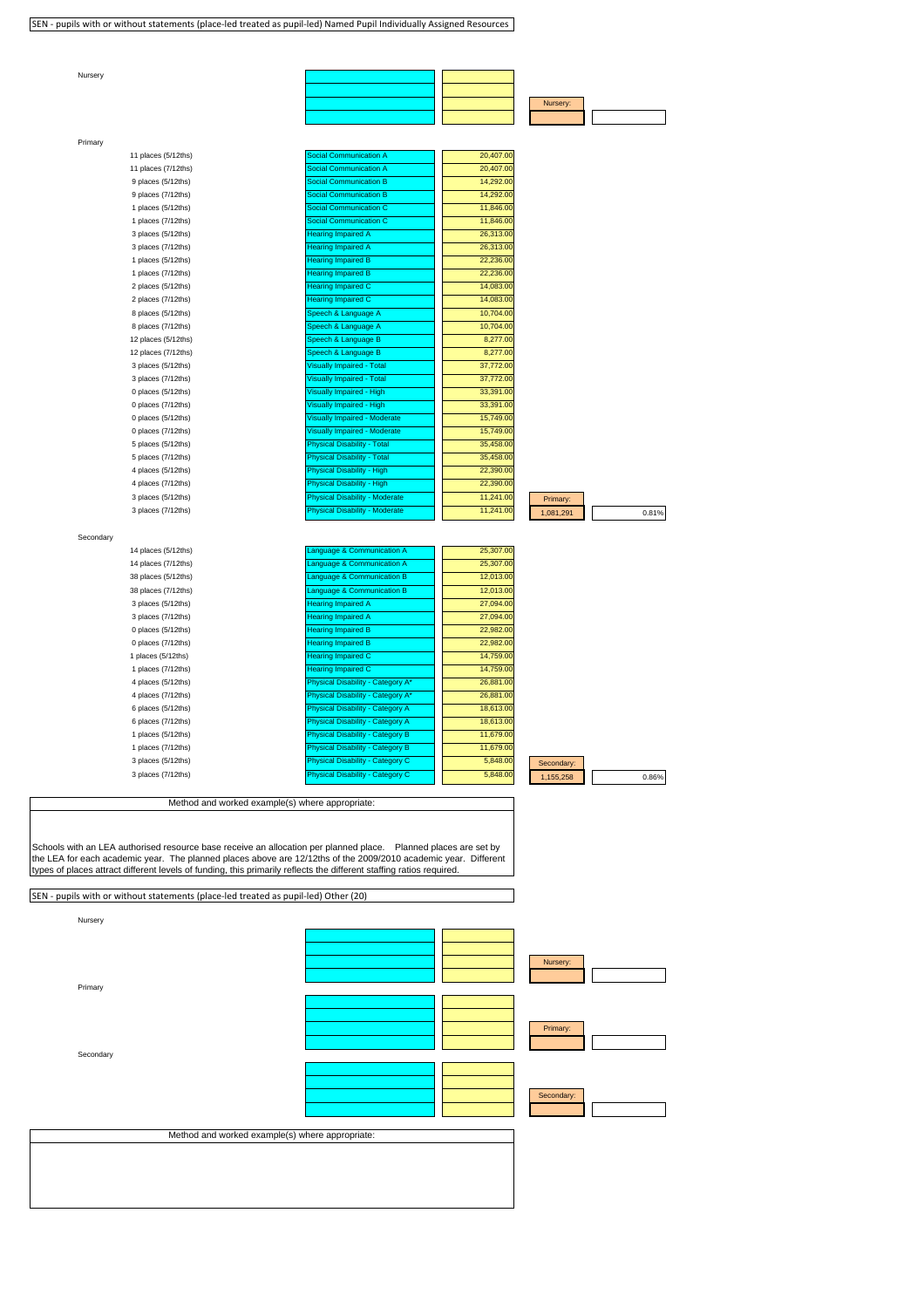|                                            | AEN - Identified Special Educational Needs (not pupil led) (21)                                                                                                                                                                                 |                 |                 |                    |
|--------------------------------------------|-------------------------------------------------------------------------------------------------------------------------------------------------------------------------------------------------------------------------------------------------|-----------------|-----------------|--------------------|
|                                            |                                                                                                                                                                                                                                                 |                 |                 |                    |
| Nursery                                    |                                                                                                                                                                                                                                                 |                 |                 |                    |
|                                            |                                                                                                                                                                                                                                                 |                 |                 | Nursery:           |
| Primary                                    |                                                                                                                                                                                                                                                 |                 |                 |                    |
|                                            | Resource Bases - Physical Disability                                                                                                                                                                                                            | Lump Sum        | 6,394.00        |                    |
|                                            | Resource Bases - Hearing Impaired                                                                                                                                                                                                               | Lump Sum        | 2,144.00        |                    |
|                                            | Resource Bases - Social Communication                                                                                                                                                                                                           | Lump Sum        | 6,251.00        |                    |
|                                            | Resource Bases - Speech & Language                                                                                                                                                                                                              | Lump Sum        | 5,756.00        | Primary:           |
|                                            |                                                                                                                                                                                                                                                 |                 |                 | 22,219<br>0.02%    |
| Secondary                                  | Resource Bases - Physical Disability                                                                                                                                                                                                            | <b>Lump Sum</b> | 6,208.00        |                    |
|                                            | Resource Bases - Social Communication                                                                                                                                                                                                           | Lump Sum        | 4,461.00        |                    |
|                                            | Resource Bases - Hearing Impaired                                                                                                                                                                                                               | Lump Sum        | 2,144.00        | Secondary:         |
|                                            | Resource Bases - Therapy Support                                                                                                                                                                                                                | Lump Sum        | 5,212.00        | 67,222<br>0.05%    |
|                                            |                                                                                                                                                                                                                                                 |                 |                 |                    |
|                                            | Method and worked example(s) where appropriate:                                                                                                                                                                                                 |                 |                 |                    |
|                                            |                                                                                                                                                                                                                                                 |                 |                 |                    |
|                                            | Resource bases with more than one notional teacher are required to have a Head of Unit and an additional allocation                                                                                                                             |                 |                 |                    |
|                                            | is received to reflect the additional costs incurred. Additional allocations are also received in respect of administration<br>costs and salary protection of staff. Physical Disability, Speech and Language, Social Communication and Hearing |                 |                 |                    |
|                                            | Impaired Resource Bases receive a lump sum. Secondary Resource Bases may receive Therapy Support funding on                                                                                                                                     |                 |                 |                    |
| a per session basis over a 39 week period. |                                                                                                                                                                                                                                                 |                 |                 |                    |
| AEN - Other Learning Needs (22)            |                                                                                                                                                                                                                                                 |                 |                 |                    |
|                                            |                                                                                                                                                                                                                                                 |                 |                 |                    |
|                                            |                                                                                                                                                                                                                                                 |                 |                 |                    |
| Nursery                                    |                                                                                                                                                                                                                                                 |                 |                 |                    |
|                                            |                                                                                                                                                                                                                                                 |                 |                 | Nursery:           |
|                                            |                                                                                                                                                                                                                                                 |                 |                 |                    |
| Primary                                    |                                                                                                                                                                                                                                                 |                 |                 |                    |
|                                            | Personalised Learning based on KS1 results (A)<br>Personalised Learning per pupil                                                                                                                                                               |                 | 149.15<br>16.70 |                    |
|                                            | Personalised Learning based on KS1 results (B)                                                                                                                                                                                                  |                 | 198.88          | Primary:           |
| Secondary                                  |                                                                                                                                                                                                                                                 |                 |                 | 1,359,756<br>1.01% |
|                                            | Personalised Learning based on KS2 results (A)                                                                                                                                                                                                  |                 | 302.39          |                    |
|                                            | Personalised Learning per pupil                                                                                                                                                                                                                 |                 | 16.70           |                    |
|                                            | Personalised Learning based on KS2 results (B)                                                                                                                                                                                                  |                 | 397.76          | Secondary:         |
|                                            | Personalised Learning based on KS3 results                                                                                                                                                                                                      |                 | 397.7           | 1,996,509<br>1.49% |
|                                            |                                                                                                                                                                                                                                                 |                 |                 |                    |
|                                            | Method and worked example(s) where appropriate:                                                                                                                                                                                                 |                 |                 |                    |
| Primary Sector                             | Personalised Learning based on KS1 results (A)                                                                                                                                                                                                  |                 |                 |                    |
|                                            | The proxy indicator of Key Stage 1 SAT's results in writing over the latest three year period is used to determine                                                                                                                              |                 |                 |                    |
|                                            | Two levels, "working towards" and level "1" are used in the calculation.                                                                                                                                                                        |                 |                 |                    |
|                                            | calculation is expressed as a % of the total pupil numbers taking the test. The % is then applied to the estimated                                                                                                                              |                 |                 |                    |
|                                            |                                                                                                                                                                                                                                                 |                 |                 |                    |
| Personalised Learning per pupil            | Primary sector schools receive an allocation based on estimated January 2010 pupils                                                                                                                                                             |                 |                 |                    |
|                                            |                                                                                                                                                                                                                                                 |                 |                 |                    |
|                                            | Personalised Learning based on KS1 results (B)                                                                                                                                                                                                  |                 |                 |                    |
|                                            | The proxy indicator of 2007 Key Stage 1 SAT's results in reading, writing and maths are used to determine the                                                                                                                                   |                 |                 |                    |
| Secondary Sector                           |                                                                                                                                                                                                                                                 |                 |                 |                    |
|                                            | Personalised Learning based on KS2 results (A)                                                                                                                                                                                                  |                 |                 |                    |
|                                            | Level 3C and below in writing and mathematics expressed as a % of the number of pupils taking the tests. The %                                                                                                                                  |                 |                 |                    |
|                                            |                                                                                                                                                                                                                                                 |                 |                 |                    |
| Personalised Learning per pupil            |                                                                                                                                                                                                                                                 |                 |                 |                    |
|                                            | Secondary sector schools receive an allocation based on estimated January 2010 pupils                                                                                                                                                           |                 |                 |                    |
|                                            | Personalised Learning based on KS2 results (B)                                                                                                                                                                                                  |                 |                 |                    |
|                                            | The proxy indicator of 2007 Key Stage 2 SAT's results in english, maths and science is used to determine the                                                                                                                                    |                 |                 |                    |
|                                            |                                                                                                                                                                                                                                                 |                 |                 |                    |
|                                            | Personalised Learning based on KS3 results                                                                                                                                                                                                      |                 |                 |                    |
|                                            | The proxy indicator of 2007 Key Stage 3 SAT's results in English, maths and science is used to determine the                                                                                                                                    |                 |                 |                    |
|                                            |                                                                                                                                                                                                                                                 |                 |                 |                    |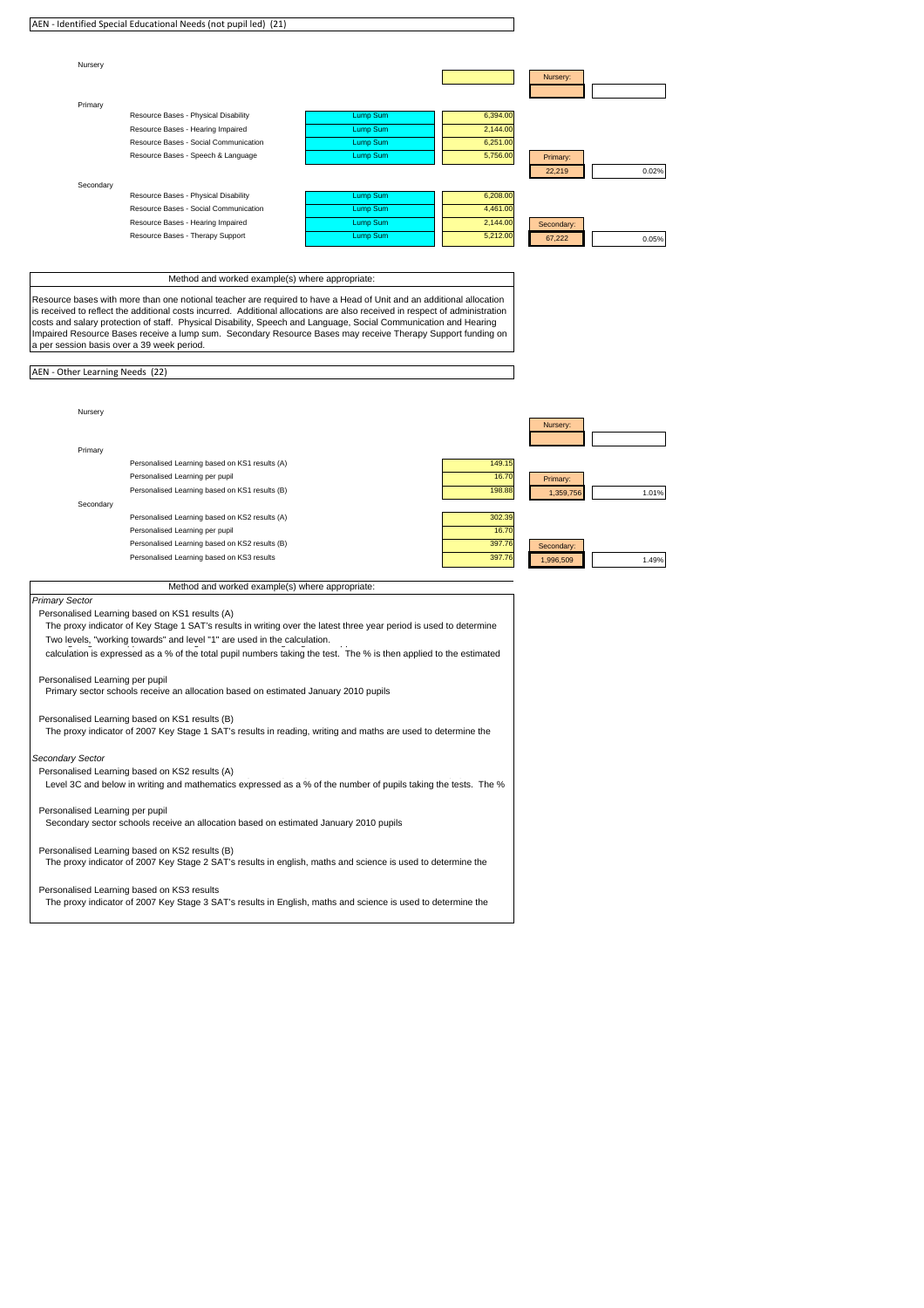| AEN - Social Needs (23) |                                                 |            |  |
|-------------------------|-------------------------------------------------|------------|--|
| Nursery                 |                                                 |            |  |
| Primary                 |                                                 | Nursery:   |  |
|                         |                                                 | Primary:   |  |
| Secondary               |                                                 |            |  |
|                         |                                                 | Secondary: |  |
|                         |                                                 |            |  |
|                         | Method and worked example(s) where appropriate: |            |  |

| Site - Specific Factors (including pupil-led) (24) |  |
|----------------------------------------------------|--|



Method and worked example(s) where appropriate: Each school receives an allocation based on floor area.

Schools with listed buildings have a 3% enhancement factor.

Schools whose buildings are less than 5 years old have a reduction applied to recognise the reduced costs of repairs Secondary split site - where a school works on a split site a lump sum allocation is provided.

School-Specific Factors (including pupil led) (25)

Social Inclusion

Nursery

| Nursery                                   |                     |              |            |       |
|-------------------------------------------|---------------------|--------------|------------|-------|
|                                           |                     |              |            |       |
|                                           |                     |              |            |       |
|                                           |                     |              |            |       |
|                                           |                     |              |            |       |
|                                           |                     |              | Nursery:   |       |
|                                           |                     |              |            |       |
| Primary                                   |                     |              |            |       |
| Detached Playing Field                    | per pupil           | 16.82        |            |       |
| Expanding Schools - Key stage 1           | lump sum            | 20,923.00    |            |       |
| Lump Sum                                  | per school          | 16,879.00    |            |       |
| New School Start Up (prior to opening)    | lump sum            | 42,000.00    |            |       |
| New School Start Up (post opening)        | lump sum            | 36,702.00    |            |       |
| Nursery Class Size Supplement - 30 places | lump sum            | 11,182.00    |            |       |
| Nursery Class Size Supplement - 45 places | lump sum            | 15,440.00    |            |       |
| Rates                                     | total allocation    | 1,074,605.00 |            |       |
| Rent                                      | total allocation    | 9,428.94     |            |       |
| Safety Net                                | total allocation    | 333,382.00   |            |       |
| Small School Support pupils less than 300 | per pupil           | 292.22       |            |       |
| Small School Support salary protection    | total allocation    | 233,341.27   | Primary:   |       |
| VA Admissions                             | per reception pupil | 39.30        | 5,870,671  | 4.38% |
| Secondary                                 |                     |              |            |       |
| Detached Playing Field                    | per pupil           | 16.57        |            |       |
| Expanding Schools - Key Stage 3           | per from of entry   | 54,206.00    |            |       |
| Expanding Schools - Key Stage 4           | per from of entry   | 58,751.00    |            |       |
| Free School Meals                         | per free meal       | 274.57       |            |       |
| <b>Learning Support Units</b>             | lump sum            | 24,687.00    |            |       |
| Lump Sum                                  | per school          | 28,594.00    |            |       |
| New School Start Up Subsidy               | lump sum            | 69,811.89    |            |       |
| Rates                                     | total allocation    | 1,387,490.00 |            |       |
| Safety Net                                | total allocation    | 427,592.00   | Secondary: |       |

**8,228.00** 2,761,041 2.06%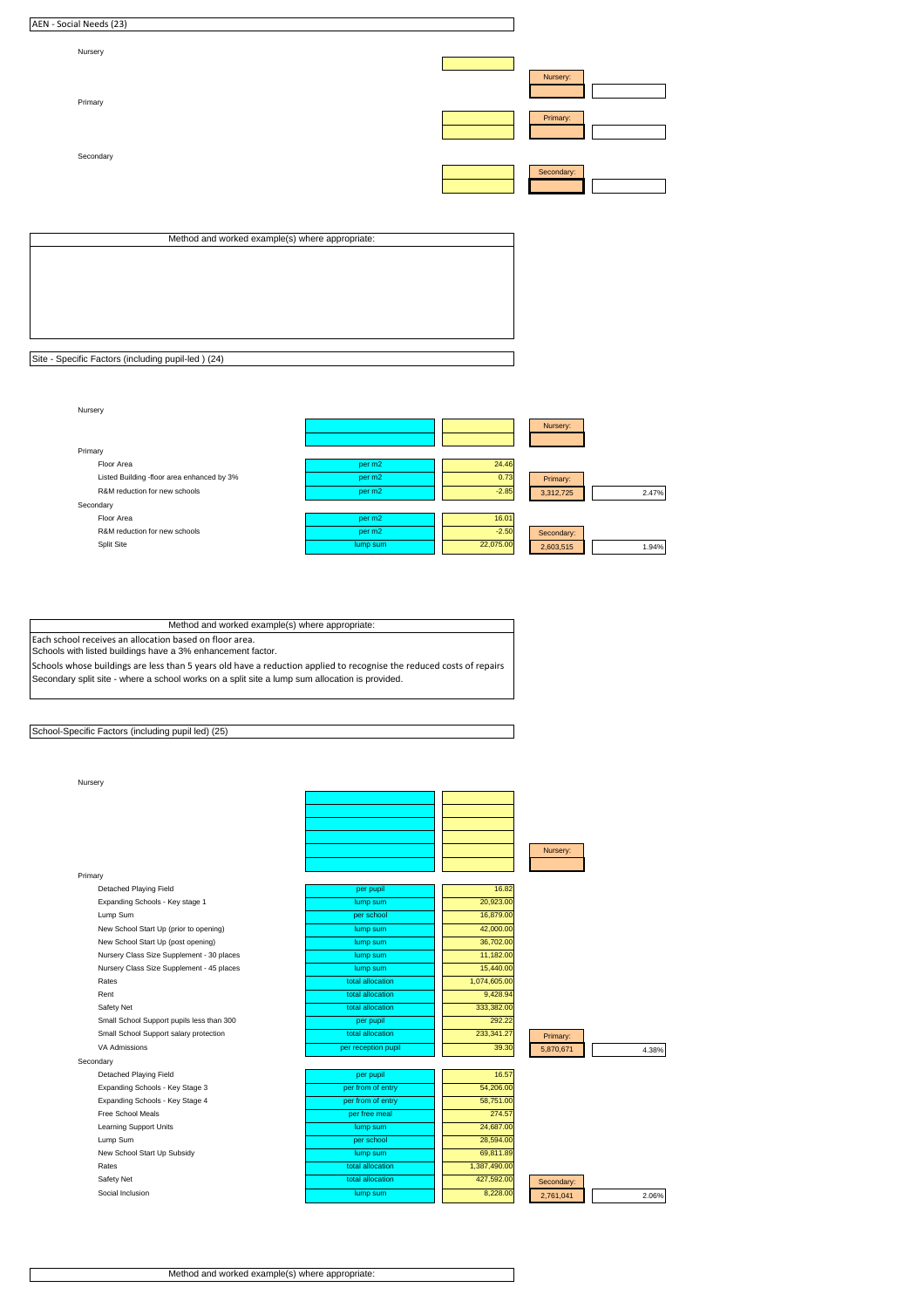| -Detached Playing Fields. Where a school has a detached playing field further than one mile from the main school site, an allocation per pupil as<br>as the activacted leaves; 2010 availance is mode torm of entry as a result of a change in the admission number; or are a new school that<br>Free School Meals. Secondary schools receive an allocation based on authorised free school meals estimated as at November 2009 to support<br>-Learning Support Units. Secondary schools with a Learning Support Unit (LSU) initiated through the LEA receive a lump sum<br>-Primary Lump Sums. All Primary schools receive a lump sum of the same value.<br>-Secondary Lump Sum. All Secondary schools receive a lump sum of the same value.<br>New School Start Up (Primary) prior to opening. New primary schools receive a lump sum to cover the cost of the head teacher and general<br>New School Start Up (Primary) post opening. New primary schools receive a lump sum in the first three academic years to cover additional<br>New Secondary Schools. New schools, excluding amalgamations of existing schools, receive a lump sum for each of the first four academic<br>Nursery. Schools with Nursery Classes receive a lump sum dependent upon the authorised planned places of the Nursery.<br>Rates. Allocations are based on estimated cost. This will be adjusted to reflect actual costs during the year via the contingency.<br>Rent. Allocations are based on estimated cost. This will be adjusted to reflect actual costs during the year via the contingency.<br>Safety Net. The safety net operates where, as a result of a decrease in pupil numbers at a school, there is a loss of more than a defined % of<br>smull School Support. Primary sector schools with less than 300 pupils on roll are compensated for higher unit costs. Schools Freelive an<br>Social Inclusion. Secondary schools receive a lump sum.<br>VA Admissions. VA Schools receive an allocation per reception pupil based on the estimated January 2010 pupil census for administering their<br><b>BUDGET ADJUSTMENTS (26)</b> |                                                                          |
|----------------------------------------------------------------------------------------------------------------------------------------------------------------------------------------------------------------------------------------------------------------------------------------------------------------------------------------------------------------------------------------------------------------------------------------------------------------------------------------------------------------------------------------------------------------------------------------------------------------------------------------------------------------------------------------------------------------------------------------------------------------------------------------------------------------------------------------------------------------------------------------------------------------------------------------------------------------------------------------------------------------------------------------------------------------------------------------------------------------------------------------------------------------------------------------------------------------------------------------------------------------------------------------------------------------------------------------------------------------------------------------------------------------------------------------------------------------------------------------------------------------------------------------------------------------------------------------------------------------------------------------------------------------------------------------------------------------------------------------------------------------------------------------------------------------------------------------------------------------------------------------------------------------------------------------------------------------------------------------------------------------------------------------------------------------------------------------------------------------------------------|--------------------------------------------------------------------------|
|                                                                                                                                                                                                                                                                                                                                                                                                                                                                                                                                                                                                                                                                                                                                                                                                                                                                                                                                                                                                                                                                                                                                                                                                                                                                                                                                                                                                                                                                                                                                                                                                                                                                                                                                                                                                                                                                                                                                                                                                                                                                                                                                  |                                                                          |
| TRANSITIONAL PROVISION (27)                                                                                                                                                                                                                                                                                                                                                                                                                                                                                                                                                                                                                                                                                                                                                                                                                                                                                                                                                                                                                                                                                                                                                                                                                                                                                                                                                                                                                                                                                                                                                                                                                                                                                                                                                                                                                                                                                                                                                                                                                                                                                                      |                                                                          |
|                                                                                                                                                                                                                                                                                                                                                                                                                                                                                                                                                                                                                                                                                                                                                                                                                                                                                                                                                                                                                                                                                                                                                                                                                                                                                                                                                                                                                                                                                                                                                                                                                                                                                                                                                                                                                                                                                                                                                                                                                                                                                                                                  | Nursery:<br>Primary:<br>Secondary:                                       |
| Method and worked example(s) where appropriate:                                                                                                                                                                                                                                                                                                                                                                                                                                                                                                                                                                                                                                                                                                                                                                                                                                                                                                                                                                                                                                                                                                                                                                                                                                                                                                                                                                                                                                                                                                                                                                                                                                                                                                                                                                                                                                                                                                                                                                                                                                                                                  |                                                                          |
|                                                                                                                                                                                                                                                                                                                                                                                                                                                                                                                                                                                                                                                                                                                                                                                                                                                                                                                                                                                                                                                                                                                                                                                                                                                                                                                                                                                                                                                                                                                                                                                                                                                                                                                                                                                                                                                                                                                                                                                                                                                                                                                                  |                                                                          |
| ABATEMENT OF Secondary (11-16) FUNDING arising from operation of the LA's formula (28)                                                                                                                                                                                                                                                                                                                                                                                                                                                                                                                                                                                                                                                                                                                                                                                                                                                                                                                                                                                                                                                                                                                                                                                                                                                                                                                                                                                                                                                                                                                                                                                                                                                                                                                                                                                                                                                                                                                                                                                                                                           |                                                                          |
|                                                                                                                                                                                                                                                                                                                                                                                                                                                                                                                                                                                                                                                                                                                                                                                                                                                                                                                                                                                                                                                                                                                                                                                                                                                                                                                                                                                                                                                                                                                                                                                                                                                                                                                                                                                                                                                                                                                                                                                                                                                                                                                                  | Secondary:                                                               |
| Method and worked example(s) where appropriate:                                                                                                                                                                                                                                                                                                                                                                                                                                                                                                                                                                                                                                                                                                                                                                                                                                                                                                                                                                                                                                                                                                                                                                                                                                                                                                                                                                                                                                                                                                                                                                                                                                                                                                                                                                                                                                                                                                                                                                                                                                                                                  |                                                                          |
|                                                                                                                                                                                                                                                                                                                                                                                                                                                                                                                                                                                                                                                                                                                                                                                                                                                                                                                                                                                                                                                                                                                                                                                                                                                                                                                                                                                                                                                                                                                                                                                                                                                                                                                                                                                                                                                                                                                                                                                                                                                                                                                                  |                                                                          |
| MINIMUM FUNDING GUARANTEE (29)                                                                                                                                                                                                                                                                                                                                                                                                                                                                                                                                                                                                                                                                                                                                                                                                                                                                                                                                                                                                                                                                                                                                                                                                                                                                                                                                                                                                                                                                                                                                                                                                                                                                                                                                                                                                                                                                                                                                                                                                                                                                                                   | Nursery:<br>Primary:<br>382,530<br>0.29%<br>Secondary:<br>7,097<br>0.01% |
| Method and worked example(s) where appropriate:                                                                                                                                                                                                                                                                                                                                                                                                                                                                                                                                                                                                                                                                                                                                                                                                                                                                                                                                                                                                                                                                                                                                                                                                                                                                                                                                                                                                                                                                                                                                                                                                                                                                                                                                                                                                                                                                                                                                                                                                                                                                                  |                                                                          |
| For schools with Nursery Classes planned places have been used rather than the estimated January 2010 pupil count.<br>Schools with an estimated pupil increase of more than 10% from the January 2009 pupil count have their previous<br>Where schools have a reduction in funding between years in the following areas:-<br><b>Expanding Schools</b><br><b>Vocational Centres</b><br>Safety Net<br>New School Funding<br>Floor area<br>These elements of the formula are excluded from the minimum funding guarantee                                                                                                                                                                                                                                                                                                                                                                                                                                                                                                                                                                                                                                                                                                                                                                                                                                                                                                                                                                                                                                                                                                                                                                                                                                                                                                                                                                                                                                                                                                                                                                                                            |                                                                          |
|                                                                                                                                                                                                                                                                                                                                                                                                                                                                                                                                                                                                                                                                                                                                                                                                                                                                                                                                                                                                                                                                                                                                                                                                                                                                                                                                                                                                                                                                                                                                                                                                                                                                                                                                                                                                                                                                                                                                                                                                                                                                                                                                  |                                                                          |
| TOTAL FUNDS AVAILABLE TO MAINSTREAM SCHOOLS (30)<br>Method and worked example(s) where appropriate:                                                                                                                                                                                                                                                                                                                                                                                                                                                                                                                                                                                                                                                                                                                                                                                                                                                                                                                                                                                                                                                                                                                                                                                                                                                                                                                                                                                                                                                                                                                                                                                                                                                                                                                                                                                                                                                                                                                                                                                                                              | Nursery:<br>Primary:<br>62,251,510<br>Secondary:<br>71,822,927           |
|                                                                                                                                                                                                                                                                                                                                                                                                                                                                                                                                                                                                                                                                                                                                                                                                                                                                                                                                                                                                                                                                                                                                                                                                                                                                                                                                                                                                                                                                                                                                                                                                                                                                                                                                                                                                                                                                                                                                                                                                                                                                                                                                  |                                                                          |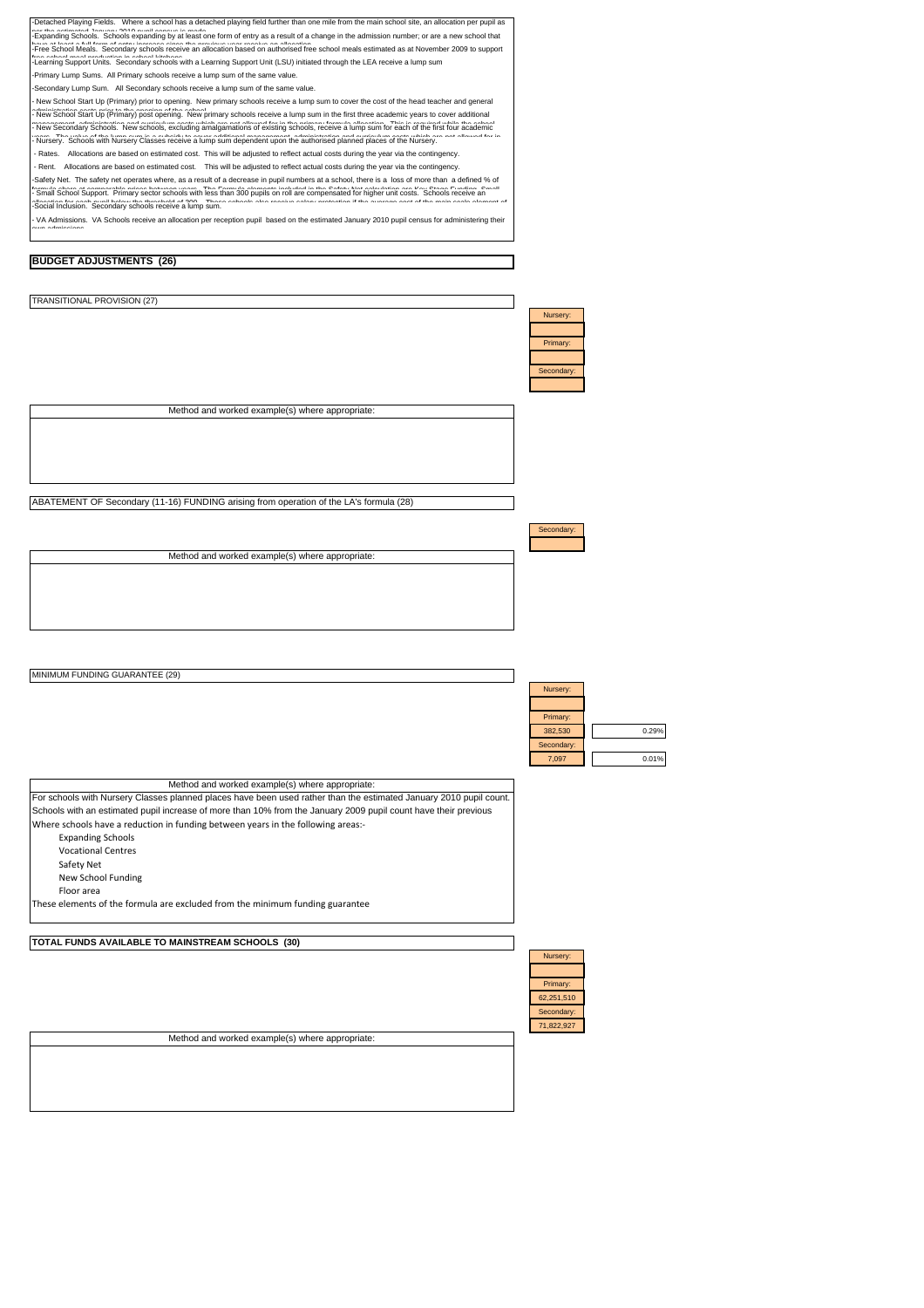| SPECIAL SCHOOLS (31)                                                                                                                                                                                                                                                                                                                                                                                               |                                                  |                                                    |                    |
|--------------------------------------------------------------------------------------------------------------------------------------------------------------------------------------------------------------------------------------------------------------------------------------------------------------------------------------------------------------------------------------------------------------------|--------------------------------------------------|----------------------------------------------------|--------------------|
| PLACE-LED FUNDING (32)                                                                                                                                                                                                                                                                                                                                                                                             |                                                  |                                                    |                    |
|                                                                                                                                                                                                                                                                                                                                                                                                                    |                                                  |                                                    |                    |
| 0 place (5/12ths)                                                                                                                                                                                                                                                                                                                                                                                                  | <b>MLD</b>                                       | 6,190.03                                           |                    |
| 0 places (7/12ths)<br>86 places (5/12ths)                                                                                                                                                                                                                                                                                                                                                                          | <b>MLD</b><br><b>SLD</b>                         | 6,190.03<br>10,156.64                              |                    |
| 85 places (7/12ths)                                                                                                                                                                                                                                                                                                                                                                                                | <b>SLD</b>                                       | 10,156.64                                          |                    |
| 38 places (5/12ths)                                                                                                                                                                                                                                                                                                                                                                                                | <b>Autistic</b>                                  | 16,552.28                                          |                    |
| 54 places (7/12ths)                                                                                                                                                                                                                                                                                                                                                                                                | Autistic                                         | 16,552.28                                          |                    |
| 6 places (5/12ths)                                                                                                                                                                                                                                                                                                                                                                                                 | PD                                               | 13,411.95                                          |                    |
| 8 places (7/12ths)                                                                                                                                                                                                                                                                                                                                                                                                 | PD                                               | 13,411.95                                          |                    |
| 47 places (5/12ths)                                                                                                                                                                                                                                                                                                                                                                                                | <b>PMLD</b>                                      | 16,552.28                                          |                    |
| 40 places (7/12ths)                                                                                                                                                                                                                                                                                                                                                                                                | <b>PMLD</b>                                      | 16,552.28                                          |                    |
| 7 places (5/12ths)                                                                                                                                                                                                                                                                                                                                                                                                 | SLD/CHB                                          | 16,552.28                                          |                    |
| 9 places (7/12ths)<br>111 places (5/12ths)                                                                                                                                                                                                                                                                                                                                                                         | SLD/CHB<br><b>CLD</b>                            | 16,552.28<br>7,711.15                              |                    |
| 107 places (7/12ths)                                                                                                                                                                                                                                                                                                                                                                                               | <b>CLD</b>                                       | 7,711.15                                           |                    |
| 8 places (5/12ths)                                                                                                                                                                                                                                                                                                                                                                                                 | <b>CLD/CHB</b>                                   | 12,036.49                                          |                    |
| 5 places (7/12ths)                                                                                                                                                                                                                                                                                                                                                                                                 | <b>CLD/CHB</b>                                   | 12,036.49                                          |                    |
| 13 places (5/12ths)                                                                                                                                                                                                                                                                                                                                                                                                | <b>VHLN</b>                                      | 22,523.97                                          | Special            |
| 14 places (7/12ths)                                                                                                                                                                                                                                                                                                                                                                                                | <b>VHLN</b>                                      | 22,523.97                                          | 3,876,106          |
|                                                                                                                                                                                                                                                                                                                                                                                                                    |                                                  |                                                    |                    |
| PUPIL-LED FUNDING (33)<br>Age 2 - 10 (106 fte pupils)<br>Age 11 - 13 (90 fte pupils)<br>Age 14 (27 fte pupils)<br>Age 15 (46 fte pupils)<br>Age 16 (19 fte pupils)<br>Method and worked example(s) where appropriate:<br>Estimated January 2010 pupil numbers are used to calculate age weighted funding in the formula. Each age is<br>weighted to reflect the relative different costs of education at that age. | 1.0000<br>1.1885<br>1.2355<br>10.3820<br>10.9883 | 128.24<br>152.41<br>158.44<br>1,331.39<br>1,409.14 | Special<br>122,384 |
| AEN - LEARNING NEEDS ASSOCIATED WITH EAL<br>(34)<br>Method and worked example(s) where appropriate:                                                                                                                                                                                                                                                                                                                |                                                  |                                                    | Special            |
| AEN - SOCIAL NEED (35)                                                                                                                                                                                                                                                                                                                                                                                             |                                                  |                                                    | Special            |
| Method and worked example(s) where appropriate:                                                                                                                                                                                                                                                                                                                                                                    |                                                  |                                                    |                    |
|                                                                                                                                                                                                                                                                                                                                                                                                                    |                                                  |                                                    |                    |
| SITE - SPECIFIC FACTORS (Including pupil-led)<br>(36)                                                                                                                                                                                                                                                                                                                                                              |                                                  |                                                    |                    |
| Method and worked example(s) where appropriate:<br>Each school receives an allocation based on floor area.                                                                                                                                                                                                                                                                                                         | per m2                                           | 26.80                                              | Special<br>183,594 |
|                                                                                                                                                                                                                                                                                                                                                                                                                    |                                                  |                                                    |                    |